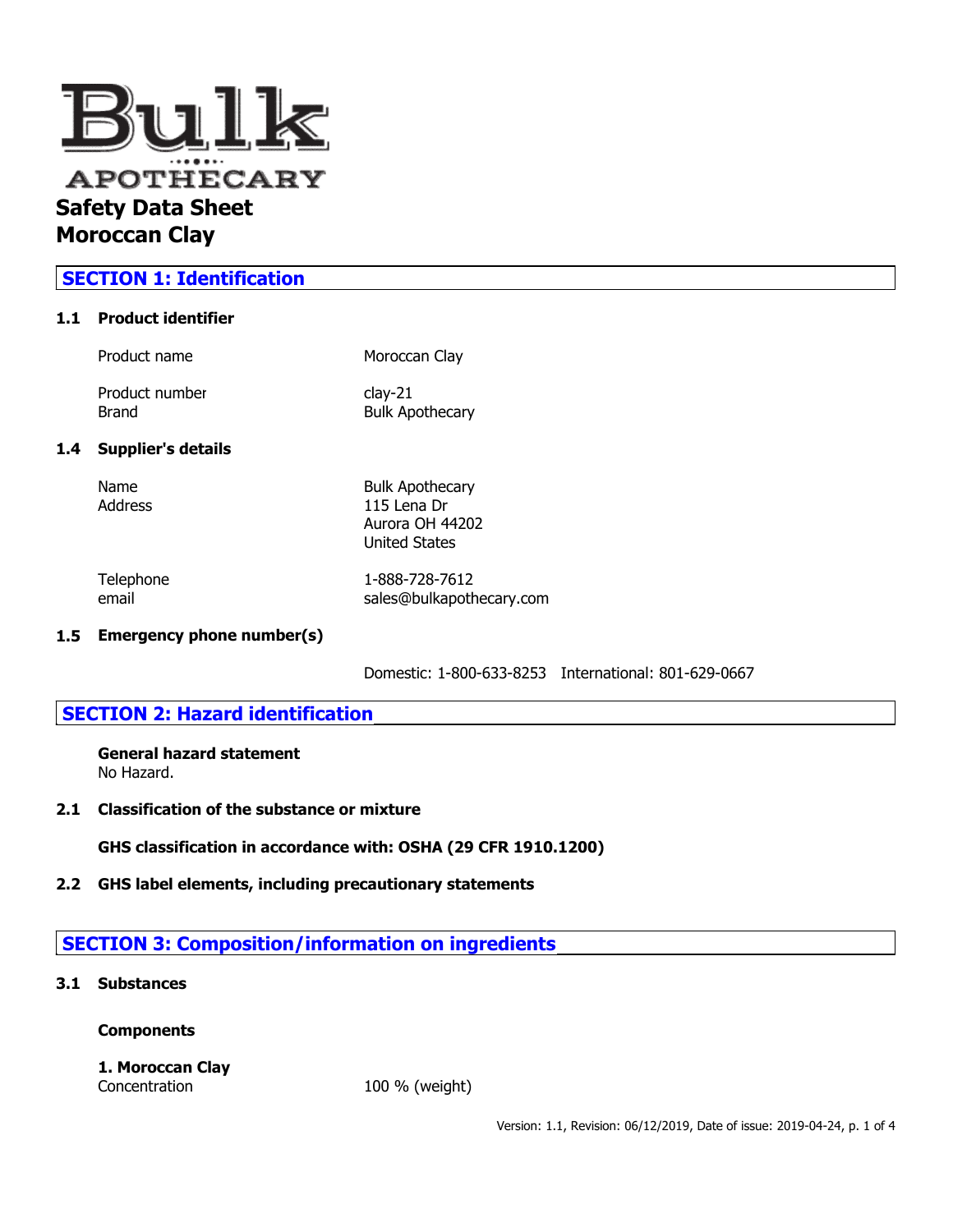## **Safety Data Sheet Moroccan Clay**

CAS no. 12417-86-6

### **SECTION 4: First-aid measures**

### **4.1 Description of necessary first-aid measures**

| If inhaled              | If product is inhaled, remove to fresh air and call a physician if<br>symptoms persist |
|-------------------------|----------------------------------------------------------------------------------------|
| In case of skin contact | N/A                                                                                    |
| In case of eye contact  | Flush with cold water and seek medical attention if irritation<br>persists             |
| If swallowed            | No available data                                                                      |

## **SECTION 5: Fire-fighting measures**

**5.2 Specific hazards arising from the chemical** Product will not burn

## **SECTION 6: Accidental release measures**

- **6.1 Personal precautions, protective equipment and emergency procedures** None
- **6.2 Environmental precautions** None
- **6.3 Methods and materials for containment and cleaning up** Sweep up spilled material.

## **SECTION 7: Handling and storage**

**7.2 Conditions for safe storage, including any incompatibilities** Store in a dry and ventilated area.

## **SECTION 8: Exposure controls/personal protection**

**8.3 Individual protection measures, such as personal protective equipment (PPE)**

**Eye/face protection** Splash goggles or face shield may be worn

**Skin protection** Not required

**Respiratory protection** Not needed under normal conditions of use.

# **SECTION 9: Physical and chemical properties**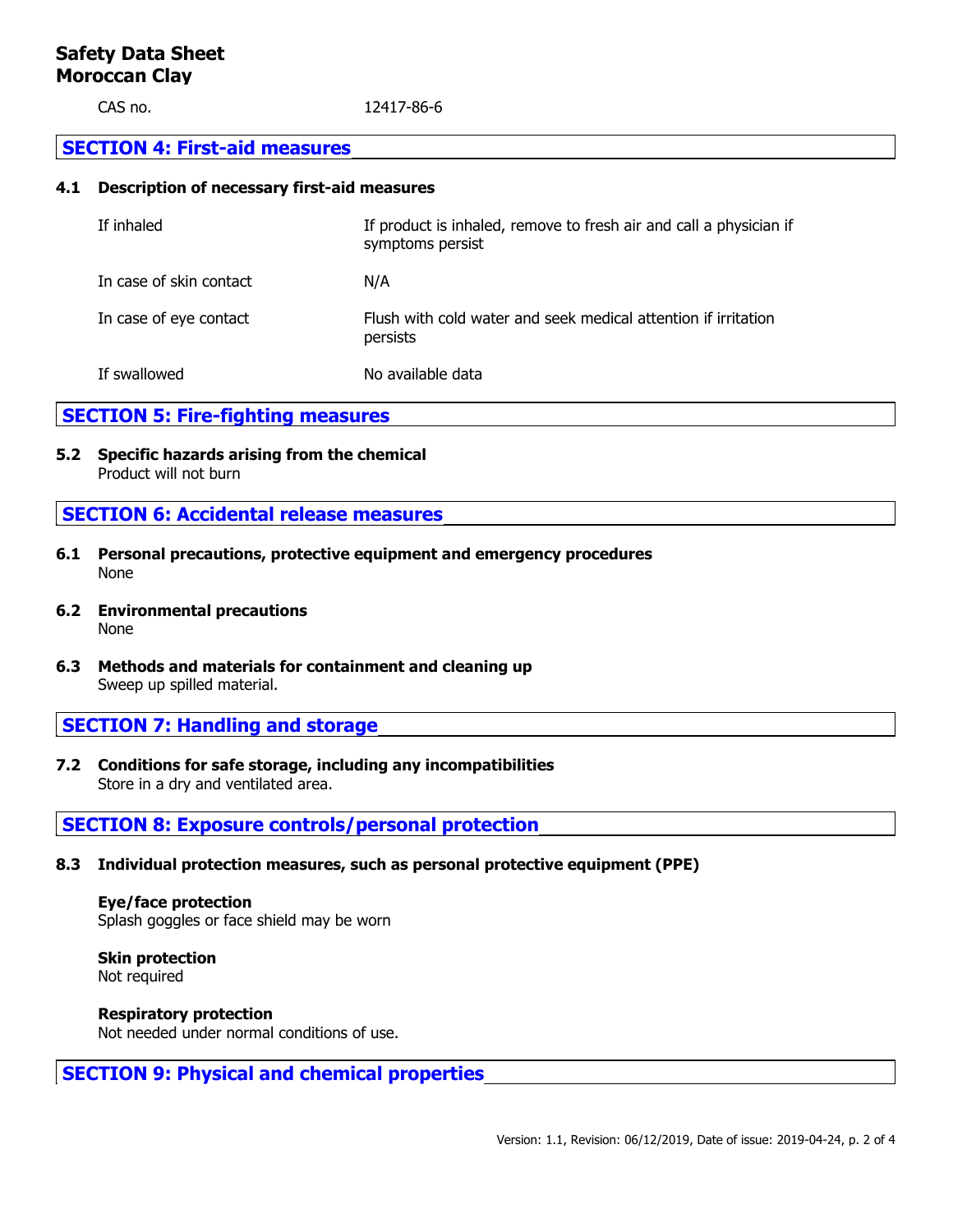# **Safety Data Sheet Moroccan Clay**

### **Information on basic physical and chemical properties**

| Appearance/form (physical state, color, etc.)<br>Odor | Tan fine powder<br>Odorless |
|-------------------------------------------------------|-----------------------------|
| Odor threshold                                        |                             |
| рH                                                    | 6.9                         |
| Melting point/freezing point                          |                             |
| Initial boiling point and boiling range               |                             |
| Flash point                                           |                             |
| Evaporation rate                                      |                             |
| Flammability (solid, gas)                             |                             |
| Upper/lower flammability limits                       |                             |
| Vapor pressure                                        |                             |
| Vapor density                                         |                             |
| Relative density                                      |                             |
| Solubility(ies)                                       |                             |
| Partition coefficient: n-octanol/water                |                             |
| Auto-ignition temperature                             |                             |
| Decomposition temperature                             |                             |
| <b>Viscosity</b>                                      |                             |
| <b>Explosive properties</b>                           |                             |
| Oxidizing properties                                  |                             |

## **SECTION 10: Stability and reactivity**

**10.1 Reactivity**

Stable

- **10.4 Conditions to avoid** N/A
- **10.5 Incompatible materials** N/A
- **10.6 Hazardous decomposition products** N/A

**SECTION 11: Toxicological information**

### **Information on toxicological effects**

**Acute toxicity** Non Toxic

# **SECTION 12: Ecological information**

### **Toxicity**

No information, natural prodcut.

## **SECTION 13: Disposal considerations**

#### **Disposal of the product**

In accordance with local, state and federal regulations.